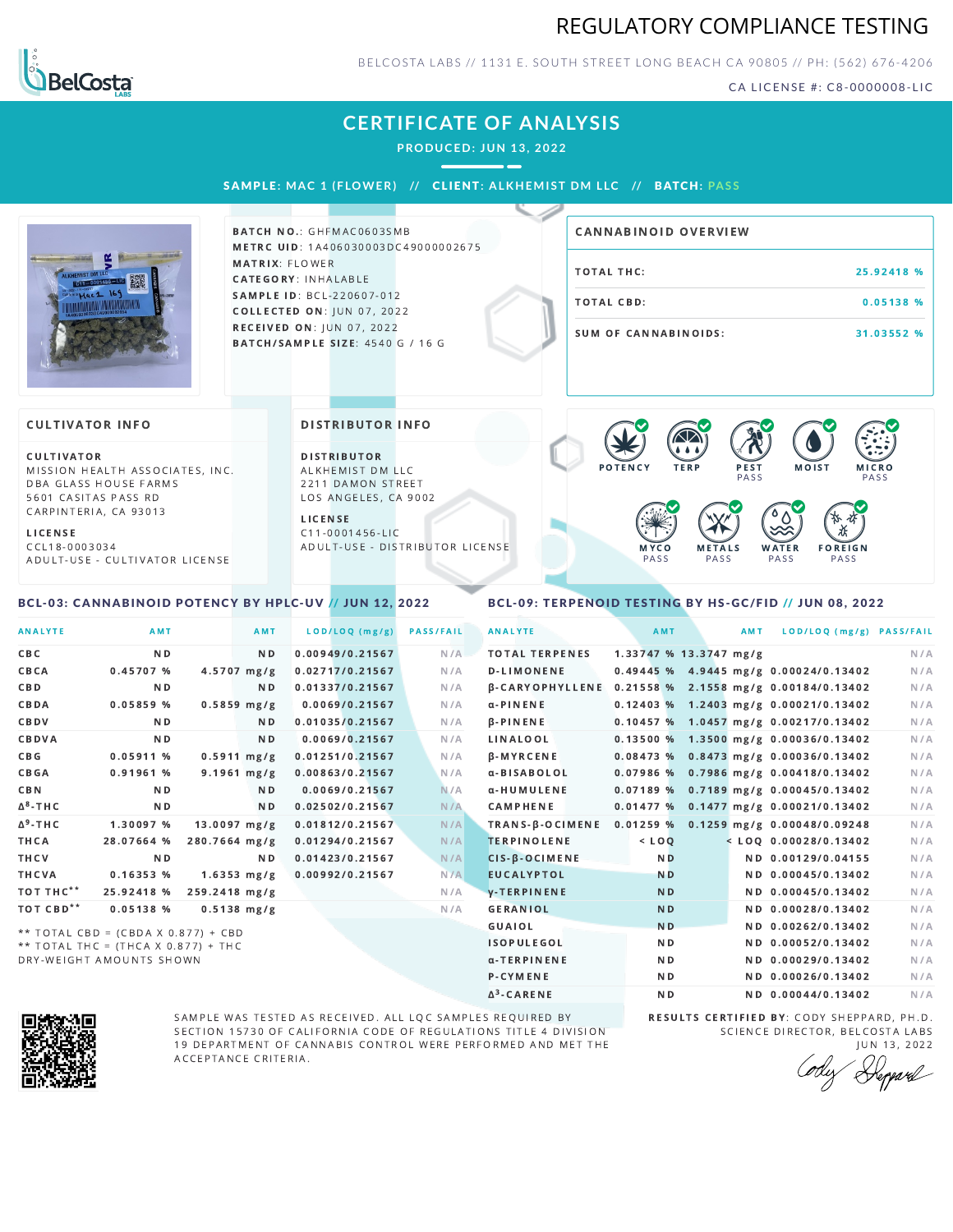## REGULATORY COMPLIANCE TESTING

#### <span id="page-1-0"></span>BCL-05: RESIDUAL PESTICIDE ANALYSIS BY LC-MS/MS ESI // JUN 09, 2022

| <b>ANALYTE</b>                  |               | LIMIT AMT (µg/g) | LOD/LOQ (µg/g) PASS/FAIL |             | <b>ANALYTE</b>                | LIMIT AMT (µg/g) |     | LOD/LOQ (µg/g) PASS/FAIL |             |
|---------------------------------|---------------|------------------|--------------------------|-------------|-------------------------------|------------------|-----|--------------------------|-------------|
| <b>ABAMECTIN</b>                | $0.1 \mu g/g$ | ND.              | 0.01153/0.04             | <b>PASS</b> | <b>METALAXYL</b>              | $2 \mu g/g$      | N D | 0.00503/0.02             | PASS        |
| ACEPHATE                        | $0.1 \mu g/g$ | N D              | 0.00368/0.02             | <b>PASS</b> | <b>METHIOCARB</b>             | Any amt          | N D | 0.00503/0.02             | PASS        |
| ACEQUINOCYL                     | $0.1 \mu g/g$ | N D              | 0.00417/0.02             | PASS        | METHOMYL                      | 1 $\mu$ g/g      | N D | 0.00494/0.02             | PASS        |
| <b>ACETAMIPRID</b>              | $0.1 \mu g/g$ | ND.              | 0.00464/0.02             | <b>PASS</b> | <b>MEVINPHOS</b>              | Any amt          | N D |                          | PASS        |
| <b>ALDICARB</b>                 | Any amt       | N D              | 0.01109/0.04             | <b>PASS</b> | <b>MEVINPHOSI</b>             |                  | N D | 0.00163/0.0084           | N/A         |
| <b>AZOXYSTROBIN</b>             | $0.1 \mu g/g$ | N D              | 0.00639/0.02             | <b>PASS</b> | <b>MEVINPHOS II</b>           |                  | ND. | 0.00542/0.0316           | N/A         |
| <b>BIFENAZATE</b>               | $0.1 \mu g/g$ | N D              | 0.00355/0.02             | <b>PASS</b> | <b>MYCLOBUTANIL</b>           | $0.1 \mu g/g$    | N D | 0.00867/0.04             | PASS        |
| <b>BIFENTHRIN</b>               | $3 \mu g/g$   | N D              | 0.00473/0.04             | <b>PASS</b> | <b>NALED</b>                  | $0.1 \mu g/g$    | N D | 0.00328/0.02             | PASS        |
| <b>BOSCALID</b>                 | $0.1 \mu g/g$ | N D              | 0.00494/0.02             | PASS        | OXAMYL                        | $0.5 \mu g/g$    | N D | 0.00455/0.02             | <b>PASS</b> |
| CARBARYL                        | $0.5 \mu g/g$ | N D              | 0.00295/0.02             | PASS        | PACLOBUTRAZOL                 | Any amt          | N D | 0.00714/0.04             | PASS        |
| CARBOFURAN                      | Any amt       | N D              | 0.00613/0.02             | <b>PASS</b> | PERMETHRIN                    | $0.5 \mu g/g$    | N D |                          | PASS        |
| CHLORANTRANIL-<br><b>IPROLE</b> | $10 \mu g/g$  | N D              | 0.00697/0.04             | PASS        | PERMETHRIN CIS                |                  | N D | 0.00237/0.0082           | N/A         |
| <b>CLOFENTEZINE</b>             | $0.1 \mu g/g$ | ND               | 0.0054/0.02              | <b>PASS</b> | PERMETHRIN TRANS              |                  |     | ND 0.00245/0.0118        | N/A         |
| COUMAPHOS                       | Any amt       | N D              | 0.00215/0.02             | <b>PASS</b> | <b>PHOSMET</b>                | $0.1 \mu g/g$    | N D | 0.0043/0.02              | PASS        |
| CYFLUTHRIN                      | $2 \mu g/g$   | ND.              | 0.05508/0.2              | <b>PASS</b> | PIPERONYLBUTO-<br>XIDE        | $3 \mu g/g$      | N D | 0.00247/0.02             | PASS        |
| <b>CYPERMETHRIN</b>             | 1 $\mu$ g/g   | N D              | 0.00556/0.04             | <b>PASS</b> | <b>PRALLETHRIN</b>            | $0.1 \mu g/g$    | N D | 0.00392/0.02             | PASS        |
| <b>DAMINOZIDE</b>               | Any amt       | ND.              | 0.00227/0.04             | PASS        | PROPICONAZOLE                 | $0.1 \mu g/g$    | N D | 0.0024/0.02              | PASS        |
| <b>DIAZINON</b>                 | $0.1 \mu g/g$ | N D              | 0.00487/0.02             | <b>PASS</b> | <b>PROPOXUR</b>               | Any amt          | N D | 0.00374/0.02             | PASS        |
| <b>DIMETHOATE</b>               | Any amt       | N D              | 0.00354/0.02             | PASS        | <b>PYRETHRINS</b>             | $0.5 \mu g/g$    | N D |                          | PASS        |
| <b>DIMETHOMORPH</b>             | $2 \mu g/g$   | N D              |                          | PASS        | <b>PYRETHRINS PYRETHRIN I</b> |                  | N D | 0.00726/0.04             | N/A         |
| <b>DIMETHOMORPH I</b>           |               | N D              | 0.00109/0.0078           | N/A         | PYRETHRINS PYRETHRIN II       |                  |     | ND 0.00754/0.02284       | N/A         |
| <b>DIMETHOMORPH II</b>          |               | ND               | 0.0015/0.0122            | N/A         | PYRIDABEN                     | $0.1 \mu g/g$    | N D | 0.0034/0.02              | PASS        |
| <b>ETHOPROPHOS</b>              | Any amt       | ND.              | 0.0041/0.02              | PASS        | <b>SPINETORAM</b>             | $0.1 \mu g/g$    | N D |                          | PASS        |
| <b>ETOFENPROX</b>               | Any amt       | N D              | 0.00274/0.02             | <b>PASS</b> | SPINETORAM J                  |                  | N D | 0.00329/0.016            | N/A         |
| <b>ETOXAZOLE</b>                | $0.1 \mu g/g$ | ND.              | 0.00385/0.02             | <b>PASS</b> | <b>SPINETORAM L</b>           |                  | N D | 0.00157/0.016            | N/A         |
| <b>FENHEXAMID</b>               | $0.1 \mu g/g$ | N D              | 0.01055/0.02             | PASS        | <b>SPINOSAD</b>               | $0.1 \mu g/g$    | N D |                          | PASS        |
| <b>FENOXYCARB</b>               | Any amt       | N D              | 0.00175/0.02             | <b>PASS</b> | <b>SPINOSAD A</b>             |                  |     | ND 0.00205/0.01438       | N/A         |
| <b>FENPYROXIMATE</b>            | $0.1 \mu g/g$ | N D              | 0.00481/0.02             | <b>PASS</b> | SPINOSAD D                    |                  |     | ND 0.00104/0.00498       | N/A         |
| <b>FIPRONIL</b>                 | Any amt       | N D              | 0.00478/0.02             | <b>PASS</b> | <b>SPIROMESIFEN</b>           | $0.1 \mu g/g$    | N D | 0.00944/0.04             | PASS        |
| <b>FLONICAMID</b>               | $0.1 \mu g/g$ | N D              | 0.00398/0.02             | <b>PASS</b> | <b>SPIROTETRAMAT</b>          | $0.1 \mu g/g$    | N D | 0.00208/0.02             | PASS        |
| FLUDIOXONIL                     | $0.1 \mu g/g$ | N D              | 0.01369/0.04             | <b>PASS</b> | SPIROXAMINE                   | Any amt          | N D | 0.00344/0.02             | PASS        |
| <b>HEXYTHIAZOX</b>              | $0.1 \mu g/g$ | N D              | 0.00297/0.02             | PASS        | <b>TEBUCONAZOLE</b>           | $0.1 \mu g/g$    | N D | 0.00816/0.04             | PASS        |
| IMAZALIL                        | Any amt       | N D              | 0.0056/0.02              | PASS        | <b>THIACLOPRID</b>            | Any amt          | N D | 0.0039/0.02              | PASS        |
| <b>IMIDACLOPRID</b>             | $5 \mu g/g$   | N D              | 0.00645/0.02             | PASS        | <b>THIAMETHOXAM</b>           | $5 \mu g/g$      | N D | 0.00358/0.02             | PASS        |
| <b>KRESOXIM-</b><br>METHYL      | $0.1 \mu g/g$ | N D              | 0.00339/0.02             | PASS        | TRIFLOXYSTROB-<br>IN          | $0.1 \mu g/g$    | N D | 0.00421/0.02             | PASS        |
| <b>MALATHION</b>                | 0.5 µg/g      | N D              | 0.00472/0.02             | PASS        |                               |                  |     |                          |             |

### BCL-13: PESTICIDE TESTING BY GC/MS // JUN 10, 2022

| <b>ANALYTE</b>         | <b>LIMIT</b>  | $AMT(\mu g/g)$ | LOD/LOQ (µg/g)  | <b>PASS/FAIL</b> |
|------------------------|---------------|----------------|-----------------|------------------|
| <b>CAPTAN</b>          | $0.7 \mu g/g$ | N D            | 0.03114/0.09432 | <b>PASS</b>      |
| CHLORDANE              | Any amt       | N D            |                 | <b>PASS</b>      |
| <b>CHLORDANE CIS</b>   |               | N D            | 0.01101/0.03339 | N / A            |
| <b>CHLORDANE TRANS</b> |               | N D            | 0.01054/0.03185 | N / A            |

| <b>ANALYTE</b>          | LIMIT   | AMT (µg/g) | LOD/LOQ (µg/g)  | <b>PASS/FAIL</b> |
|-------------------------|---------|------------|-----------------|------------------|
| <b>CHLORPYRIFOS</b>     | Any amt | N D        | 0.01107/0.03363 | <b>PASS</b>      |
| <b>DICHLORVOS</b>       | Any amt | N D        | 0.01166/0.03535 | <b>PASS</b>      |
| <b>METHYL PARATHION</b> | Any amt | N D        | 0.01338/0.04056 | <b>PASS</b>      |